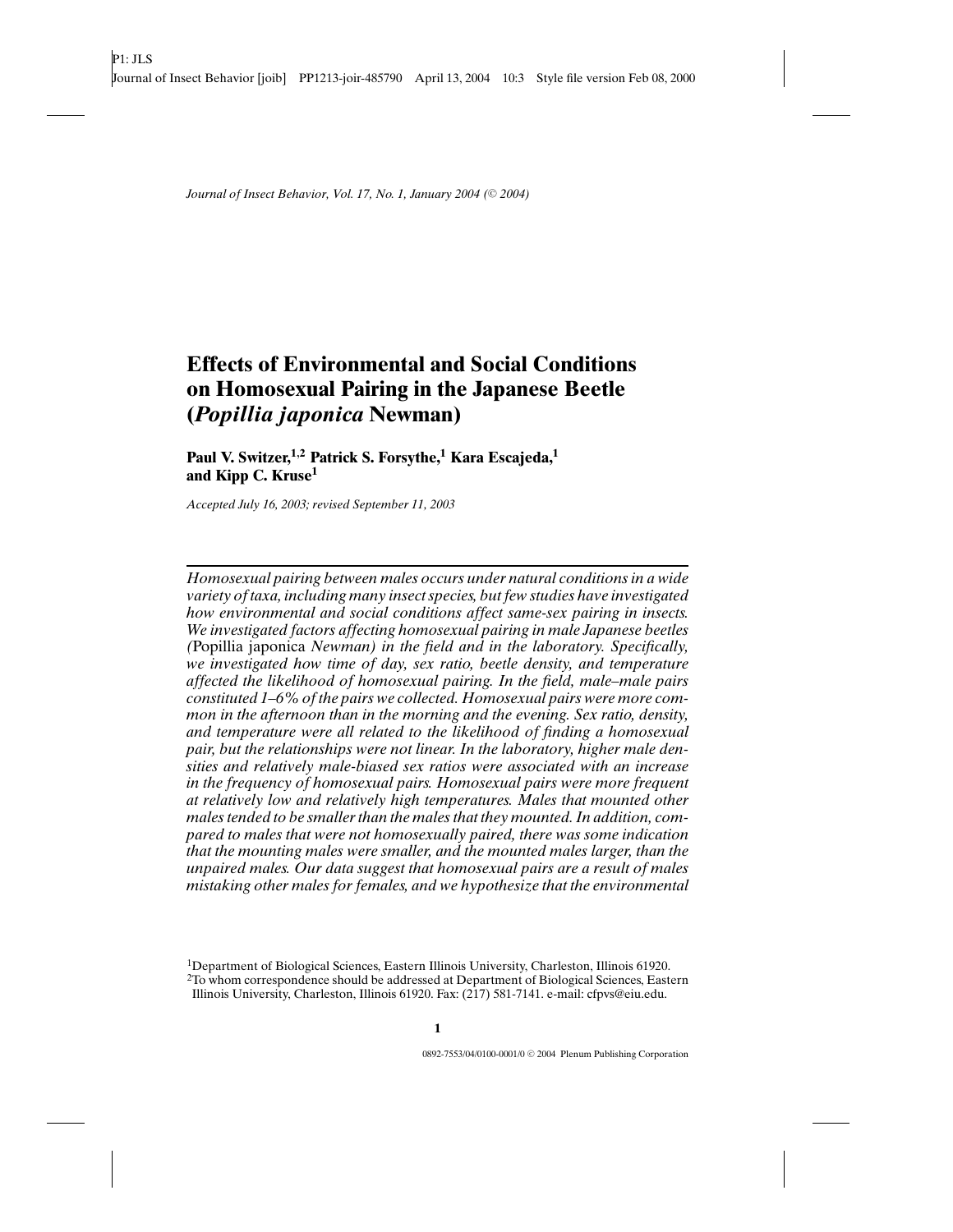**2 Switzer** *et al.*

*and social factors cause changes in homosexual pairing through their effects on the frequency of pair formation and pair duration.*

**KEY WORDS:** mating behavior; homosexual behavior; sex ratio; density; temperature; body size.

#### **INTRODUCTION**

Homosexual behavior has been observed in a variety of animals, including nonhuman primates, birds and other reptiles, amphibians, and insects (e.g., Verrell and Donovan, 1991; Jennsen and Hovde, 1993; Leal *et al.*, 1998; Vasey *et al.*, 1998; Yamane, 1999). Functional explanations for the behavior typically fall into three categories. First, in some species, homosexual behavior is viewed as adaptive; for example, homosexual behavior in female Japanese macaques may help serve to establish alliances between females. These alliances may benefit females in later aggressive interactions with other members of the troop (Vasey, 1996). Harari and Brockmann (1999) suggested that female weevils (*Diaprepes abbreviatus*) behaved sexually toward other females in order to attract larger, perhaps higher-quality males. Second, in other species, homosexual behavior is thought to be an artifact of artificial captive conditions. For instance, both male rams and male house finches will exhibit sexual behavior toward other males when housed without females (Price *et al.*, 1988; McGraw and Hill, 1999). Finally, homosexual behavior in many species, including many insects, has been explained as simply an error; males exhibit sexual behavior toward other males because they mistake them for females (e.g., Wang *et al.*, 1996).

Although it has been observed in the wild for species in at least seven orders of insects (e.g., Shah *et al.*, 1985; Okada *et al.*, 1990; Dunkle, 1991; Iguchi, 1996; Oguma *et al.*, 1996; Vicidomini, 1997; Leal *et al.*, 1998), naturally occurring homosexual behavior has rarely been studied in detail for any insect species (but see Harari and Brockmann, 1999; Harari *et al.*, 2000; Serrano *et al.*, 1991, 2000). Generally, authors mention that homosexual behavior occurs and then briefly explain it away as a mistake (e.g., Tokeshi and Reinhardt, 1996). This lack of detailed investigation into naturally occurring homosexual behavior is unfortunate for three reasons. First, studying the characteristics of homosexual individuals can provide clues as to the characteristics used to identify sexes and potentially give insight into the competition between males for females. Second, little is known of the costs and potential benefits of homosexual behavior in the wild for most species. To begin to understand the costs and benefits of homosexual behavior, we must first identify the characteristics that are associated with homosexual pairing in the field. Third, if homosexual is a costly behavior that decreases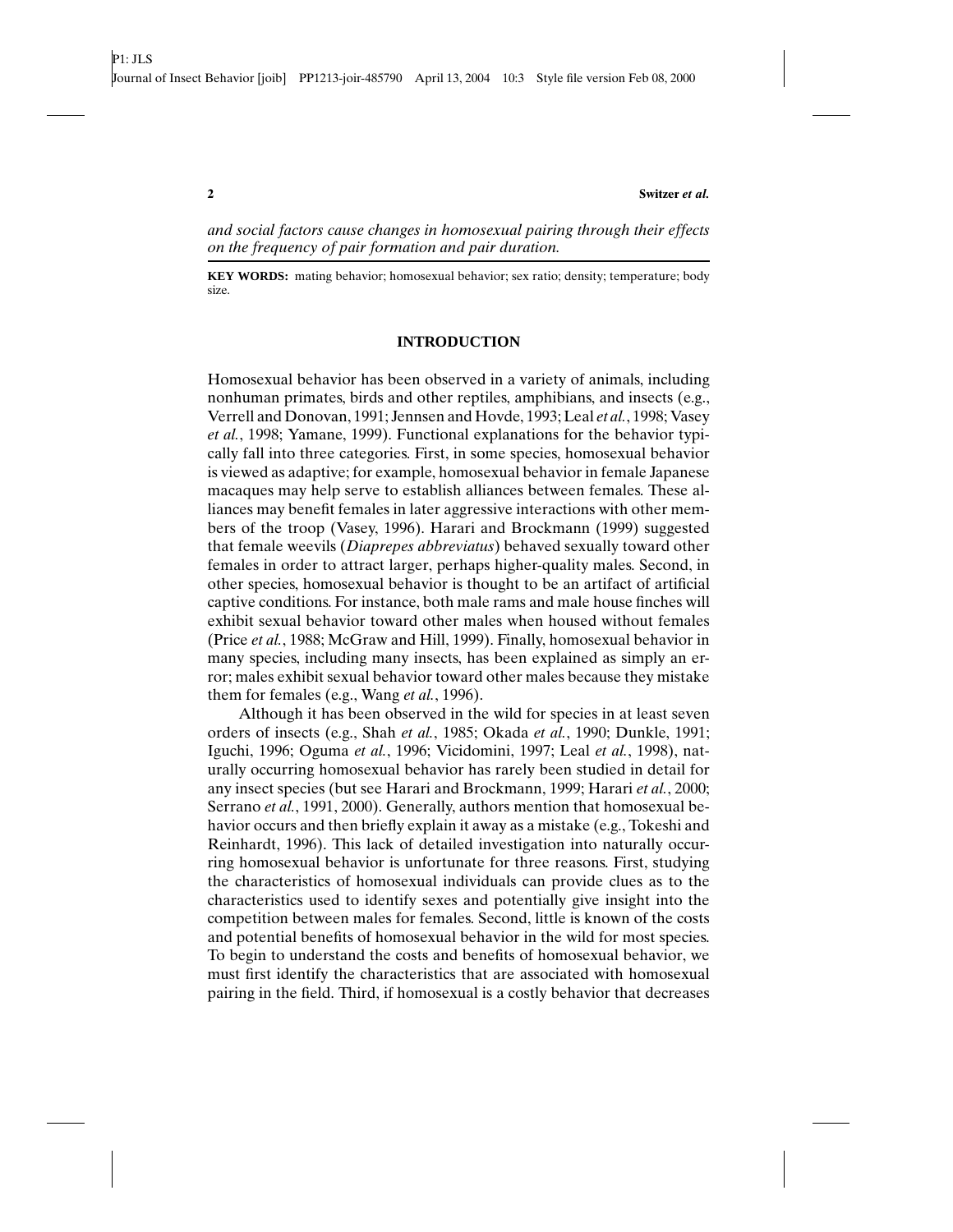#### **Homosexual Beetles 3**

an individual's reproductive success, knowledge about homosexual behavior for pest species may lead to management strategies that help control populations with less pesticide use.

We studied male–male sexual behavior in the field and laboratory in the Japanese beetle, an exotic species that was introduced into the United States in the early 1900's (Fleming, 1972; Potter and Held, 2002). Their larvae feed on roots of grasses; the adults emerge over a 2- to 3-month period (Van Timmeren *et al.*, 2000; Potter and Held, 2002) and feed on the leaves and flowers of over 300 species of plants (Fleming, 1972). Virgin females emit a sex pheromone (Ladd, 1970; Tumlinson *et al.*, 1977), but they stop producing this pheromone after their first mating (Ladd, 1970), even though they may copulate and lay eggs repeatedly during their 1- to 2-month adult life span (Fleming, 1972; Van Timmeren *et al.*, 2000). Males and females aggregate on food plants in response to plant kairomones (Loughrin *et al.*, 1995). While the level of aggregation varies widely (Switzer *et al.*, 2001), Japanese beetles can often occur at very high densities (Fleming 1972). For example, in 2001 we captured 73 and 68 beetles on two adjacent peach fruits (the fruits had estimated surface areas of  $63$  and  $45 \text{ cm}^2$ , respectively). On these food plants, males mate with females and may continue to ride on the backs of females, guarding them from other males, for hours after mating (Fleming, 1972; Barrows and Gordh, 1978; Potter and Held, 2002). Both males and females may mate with multiple partners during the day.

In this study, we examined how time of season, time of day, density, temperature, and sex ratio affected existence of male–male pairs in the field. We then conducted laboratory experiments to investigate more specifically how density, temperature, and sex ratio affected male–male pairing.

# **METHODS**

# **Field Studies**

Initial field collections were conducted in late July and early August 1999 in Coles County, Illinois, USA (in the middle of the breeding season for this location), as part of a larger study on mating behavior in the Japanese beetle (Switzer *et al.*, 2001). Specifically, beetles were collected at 0700, 1000, 1300, 1600, and 1900 h on 13 days. All collections took place in the same soybean field on soybean plants; soybeans are a preferred food plant of Japanese beetles (Fleming, 1972). To minimize the effects of sampling without replacement, no two collections took place at the same location. At each sampling period, we collected 25 beetle pairs (recognized by one beetle being on top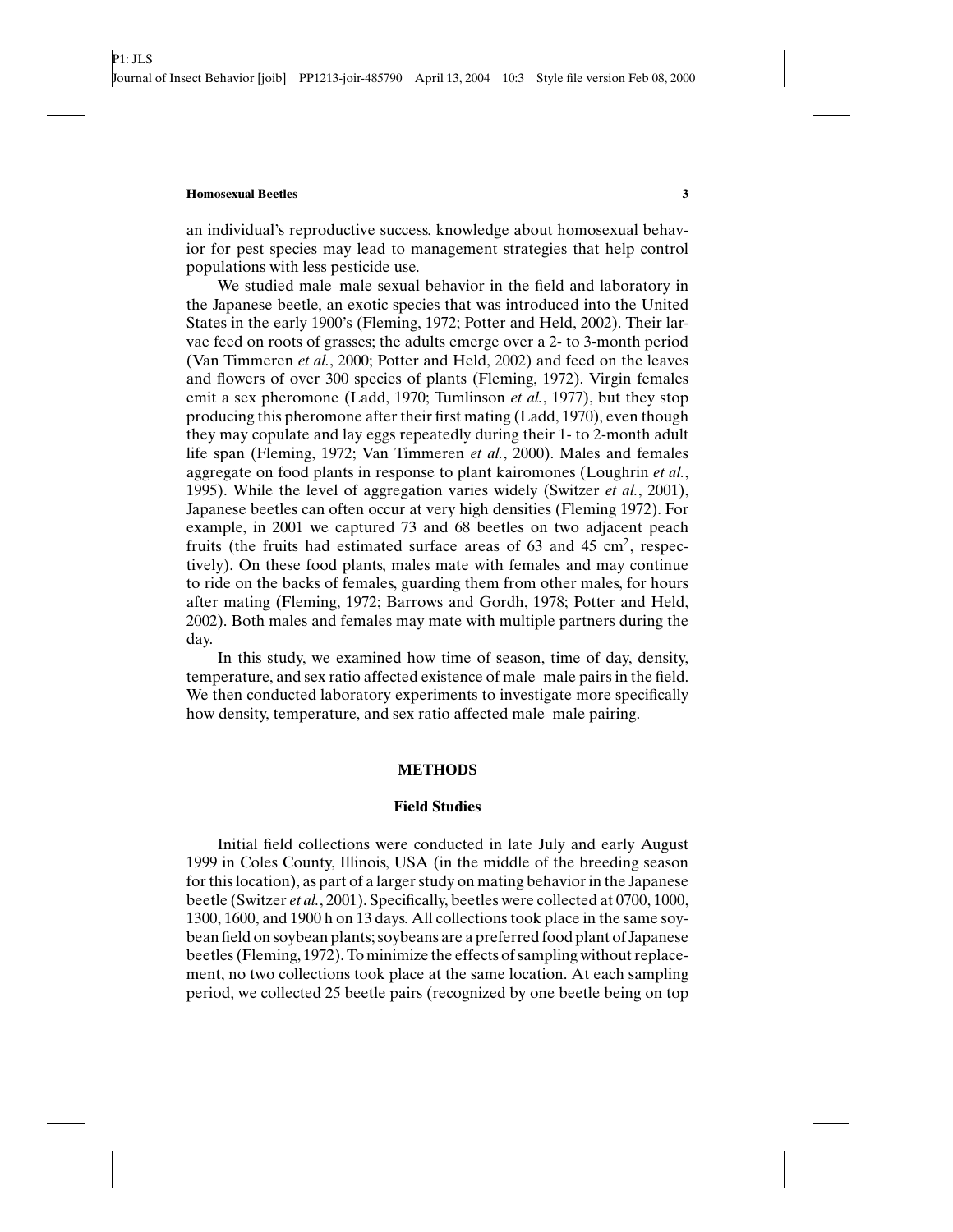of another beetle in a "mate guarding" position [Barrows and Gordh, 1978]) and 50 unpaired beetles. Additionally, we counted the number of pairs per 100 beetles and, as a measure of density, the area (to the nearest  $0.25 \text{ m}^2$ ) that these 100 beetles occupied. We combined the number of pairs per 100 beetles with the sex ratio of the unpaired beetles to estimate the population sex ratio (Switzer *et al.*, 2001). We also recorded the ambient temperature; as expected, the temperature was lowest in the morning and evening (time, mean temperature [◦C]: 0700, 24.1; 1000, 32.4; 1300, 33.7; 1600, 33.1; 1900, 27.2]. Sex (determined by the characteristics of the front forelegs [Smith and Hadley, 1926]) and size (maximum lateral body width, measured using a dissecting scope with an ocular micrometer; [Van Timmeren *et al.*, 2000]) were determined for all 4875 beetles that were collected. We had previously determined that maximum body width correlated highly with other measures of body size such as dry mass (Van Timmeren *et al.*, 2000) and that females, on average, are larger than males (male mean body width  $=$  5.82 mm; female mean = 6.26 mm [Switzer *et al.*, 2001]).

For our initial field collections, the status (i.e., whether the individual was the top or bottom beetle of a pair) was not recorded. To examine characteristics of the individuals that were homosexually paired, for 3 consecutive years (2000, 2001, and 2002) we collected hundreds of pairs in the field, keeping the top and bottom beetle distinct. In the laboratory, these beetles were sexed (so that homosexual pairs could be identified) and measured. In addition, in 2001 (the year in which we captured the most homosexual pairs in the field), we simultaneously captured 50 heterosexual pairs and 50 unpaired males for comparison.

#### **Laboratory Experiments**

Japanese beetles readily exhibit mating behavior in the laboratory (Barrows and Gordh, 1978; personal observation); this allowed us to conduct three laboratory experiments to independently examine the effects of density, sex ratio, and temperature on male–male pairing. To limit any effect of captivity, for each experiment, beetles were captured in the morning in the field on a variety of food plants (primarily sassafras, *Sassafras albidum*; peach *Prunus persica*; and soybean, *Glycine max*) and brought to the laboratory for testing that day. Beetles were captured without regard to mating status. Tests took place 3–9 h after capture and different treatments within an experiment were conducted simultaneously to eliminate the chance of time since capture biasing the results. A total of 5890 individuals was used in the experiments; each individual was randomly chosen for a particular experiment and used only once.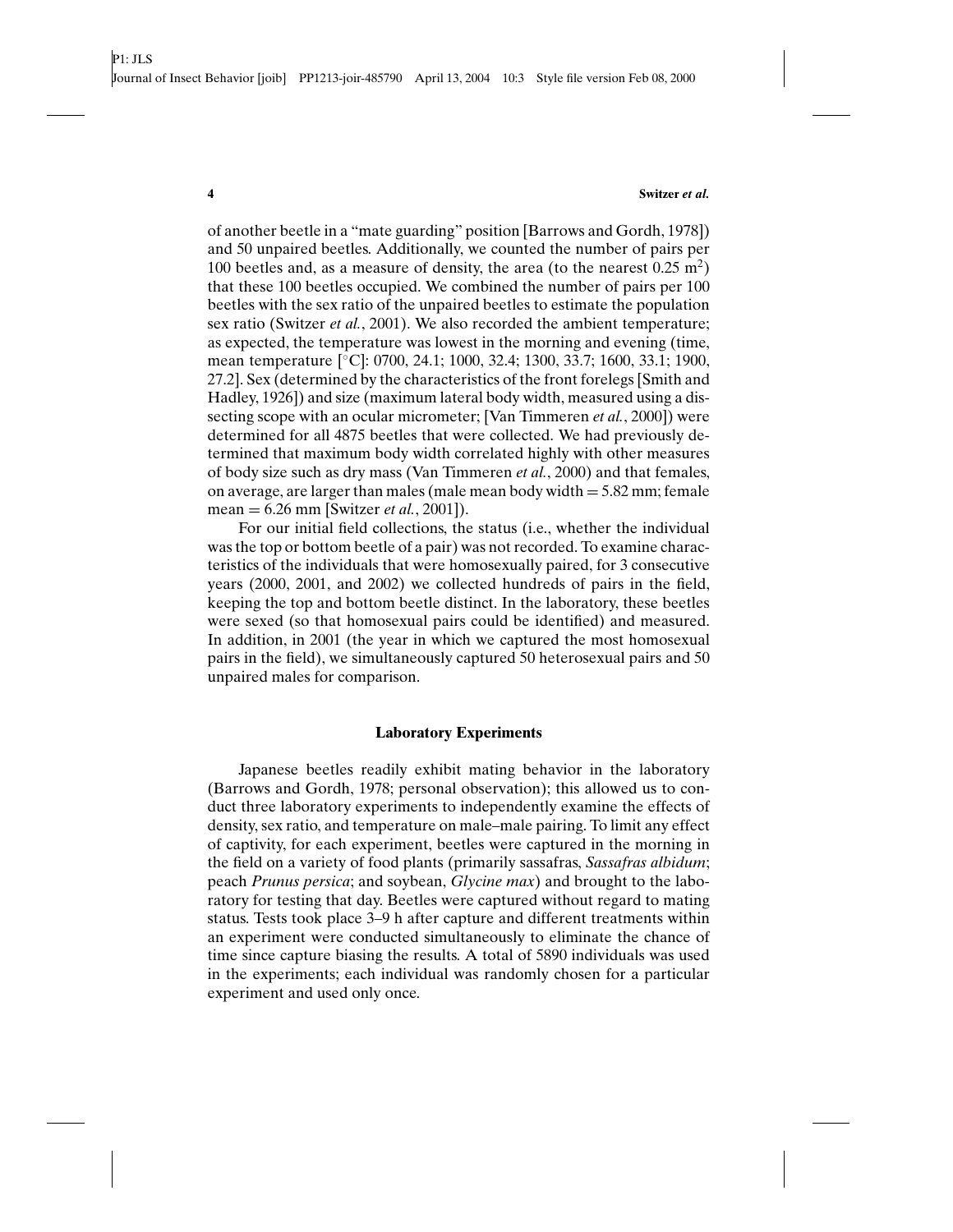#### **Homosexual Beetles 5**

For the density experiment, we placed 20, 30, or 40 male beetles in a rectangular glass container (30 cm long  $\times$  15 cm wide  $\times$  20 cm high). On the bottom of the container we placed a moist paper towel and on the sides we used cellophane tape to attach six leaves from a preferred food plant (either cherry, *Prunus* spp. cultivar, or sassafras, *Sassafras albidum* [Fleming, 1972]) for a food source and climbing substrate; two leaves were placed on each long side of the container and one leaf was placed on each short side. Leaves were placed such that one end touched the bottom of the container and the other end was approximately halfway up the side of the container. Temperature was maintained at approximately 28◦C. After 1 h, all paired beetles were captured, keeping the top and bottom beetle distinct, as well as all single beetles. All beetles were frozen for later measurement. We conducted 25 trials of each density treatment.

For the sex ratio experiment, we used 20 beetles and varied the number of males and females in six treatments: 20 M:0 F, 16 M:4 F, 12 M:8 F, 10 M:10 F, 8 M:12 F, and 4 M:16 F. In order to identify the sex of the beetle, we marked males and females using distinct marks of white photocopy correction fluid. These 20 beetles were placed in a circular glass dish (10-cm diameter, 4-cm height), with two food plant leaves (sassafras) taped to the side of the dish. Temperature was maintained at approximately 28◦C. The number of homosexual and heterosexual pairs was recorded every 15 min for 1 h. We conducted 14 trials of each sex ratio treatment.

For the temperature experiment, we placed 20 males in dishes set up identically to those in the sex ratio experiment. An environmental chamber was used to run experimental trials at three constant temperatures: 23, 27, or 37◦C. All males were kept in large groups at the temperature of their trial for 2–3 h prior to testing. Separate groups of 20 males were then placed in the environmental chamber and the number of homosexual pairs was recorded after 1 h. Approximately 30 trials were run for each treatment.

# **Analyses**

For our systematic field collections, we conducted a logistic regression analysis using JMP statistical software (SAS Institute, 1995), with presence of a male–male pair as the dependent variable and date, time period, temperature, density, and operational sex ratio as the independent variables. The effects of the independent variables on Japanese beetle sexual behavior were not linear (Switzer *et al.*, 2001; see Results); including the independent variables as nominal variables yielded the best fit, superior to alternative methods, including that of incorporating the square of the independent variables. To convert the independent variables to nominal variables, we used the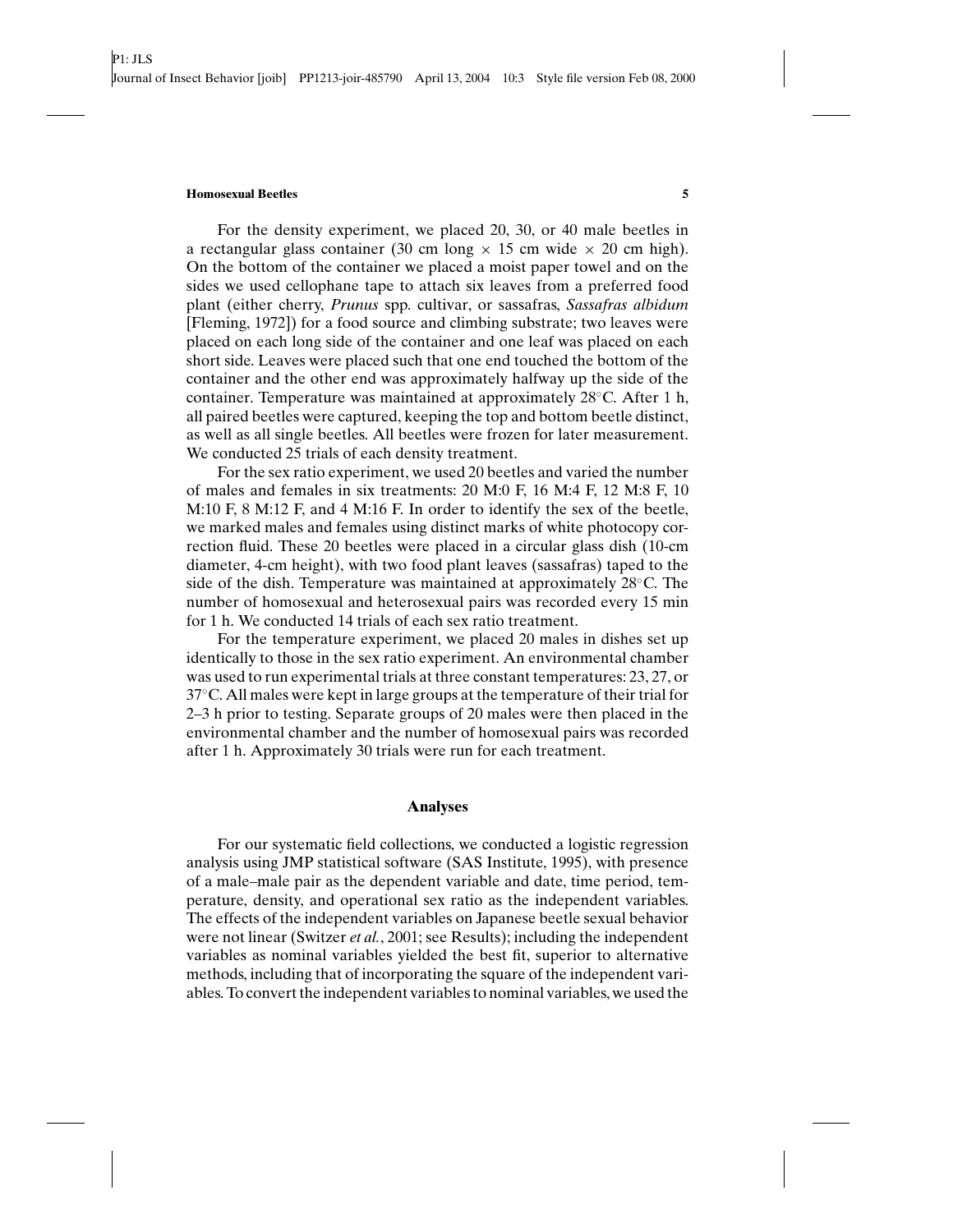25% percentiles around the median to categorize the data (except for time period, which had five levels corresponding to the five collection periods). We examined the significance of the overall model using likelihood-ratio tests and then used chi-square tests on individual parameter estimates to examine how the various levels within a variable compared to each other (SAS Institute, 1995). These comparisons among levels necessarily use one of the levels as the benchmark for comparison; thus, we can only examine how the other levels compare to this benchmark level and the results are presented relative to that benchmark. For example, time period had five levels but only four comparisons are made among levels in Table II. Nonparametric statistics were used when the data did not conform to the assumptions of parametric statistics and took tied values into account when appropriate. Means are presented  $\pm 1$  SE.

### **RESULTS**

# **Homosexual Pairs in the Field**

Male–male pairs were found in 30 of the 65 collection periods, with an average of  $0.85 \pm 0.12$  male–male pairs (3.4%) of 25 collected pairs (range, 0–3 pairs). Time period, temperature, density, and sex ratio, but not date, were significantly related to finding a male–male pair in a given sample (Table I). Time period had the strongest effect (Table I), with the least male– male pairing in the morning and evening and the most in the late afternoon (Fig. 1, Table II). Temperature also had a nonlinear effect on male–male pairing. Compared to the highest temperature quartile, male–male pairs were more likely at lower temperatures and less likely at middle to high

| $\alpha$              |    |          |          |
|-----------------------|----|----------|----------|
| Variable <sup>a</sup> | df | $v^{2b}$ |          |
| Date                  |    | 2.1      | 0.15     |
| Time                  |    | 25.2     | < 0.0001 |
| Temperature           |    | 7.6      | 0.05     |
| Density               | 3  | 9.4      | 0.03     |
| Sex ratio             |    | 8.7      | 0.03     |

**Table I.** Results of Logistic Regression for Field-Caught Japanese Beetles

*<sup>a</sup>*The five independent variables are listed; dependent variable was the likelihood of homosexual pairing. Temperature, density, and sex ratio were included as nominal variables using their 25% percentiles around the median.

 $b \chi^2$  value and significance (*P*) values are based on likelihood-ratio tests.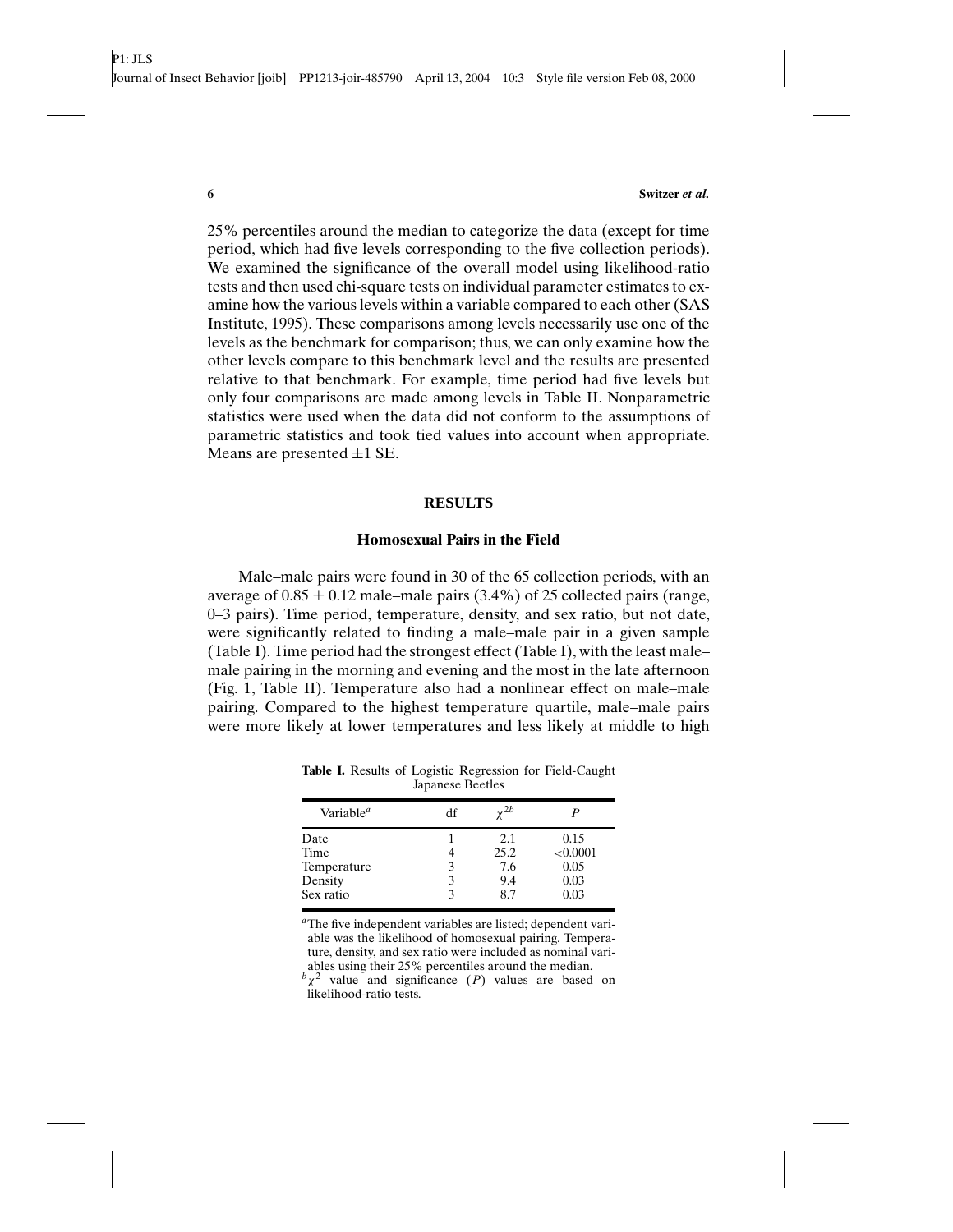

**Fig. 1.** Average (±SE) number of male–male Japanese beetle pairs of the 25 pairs collected during each of the five sampling periods within a day ( $N = 13$  sampling days for each time period).

temperatures (i.e., the 50–75% quartile; Table II). Therefore, the effects of time period and temperature did not directly correspond; e.g., the lowest temperatures (higher likelihood of male–male pairs) occurred during the 0700 time period (lowest likelihood of pairing), suggesting that temperature and period may have had partially separate effects on male–male pairing. In general, higher densities were related to a higher likelihood of male– male pairing (Table II), with the 50–75% quartile yielding a higher likelihood of male–male pairs than the highest density quartile. Finally, although sex ratio significantly affected the likelihood of finding a male–male pair (Table I), the pattern among sex ratio quartile levels was not intuitive. The only significant level was a lower likelihood of finding a male–male pair in the 50–75% quartile than at the most male-biased sex ratios. More female-biased sex ratios did not exhibit a lower likelihood of male–male pairing. Overall, these field collections indicate that several environmental and social factors were associated with the likelihood of male–male pairing, but while statistically significant, the relationships were not linear and the patterns were not intuitively obvious.

To examine characteristics of individual male–male pairs, we captured 23 male–male pairs in the field in 2000, 2001, and 2002, keeping the top and bottom beetles distinct. In 17 of 23 (74%) of the pairs, the top beetle was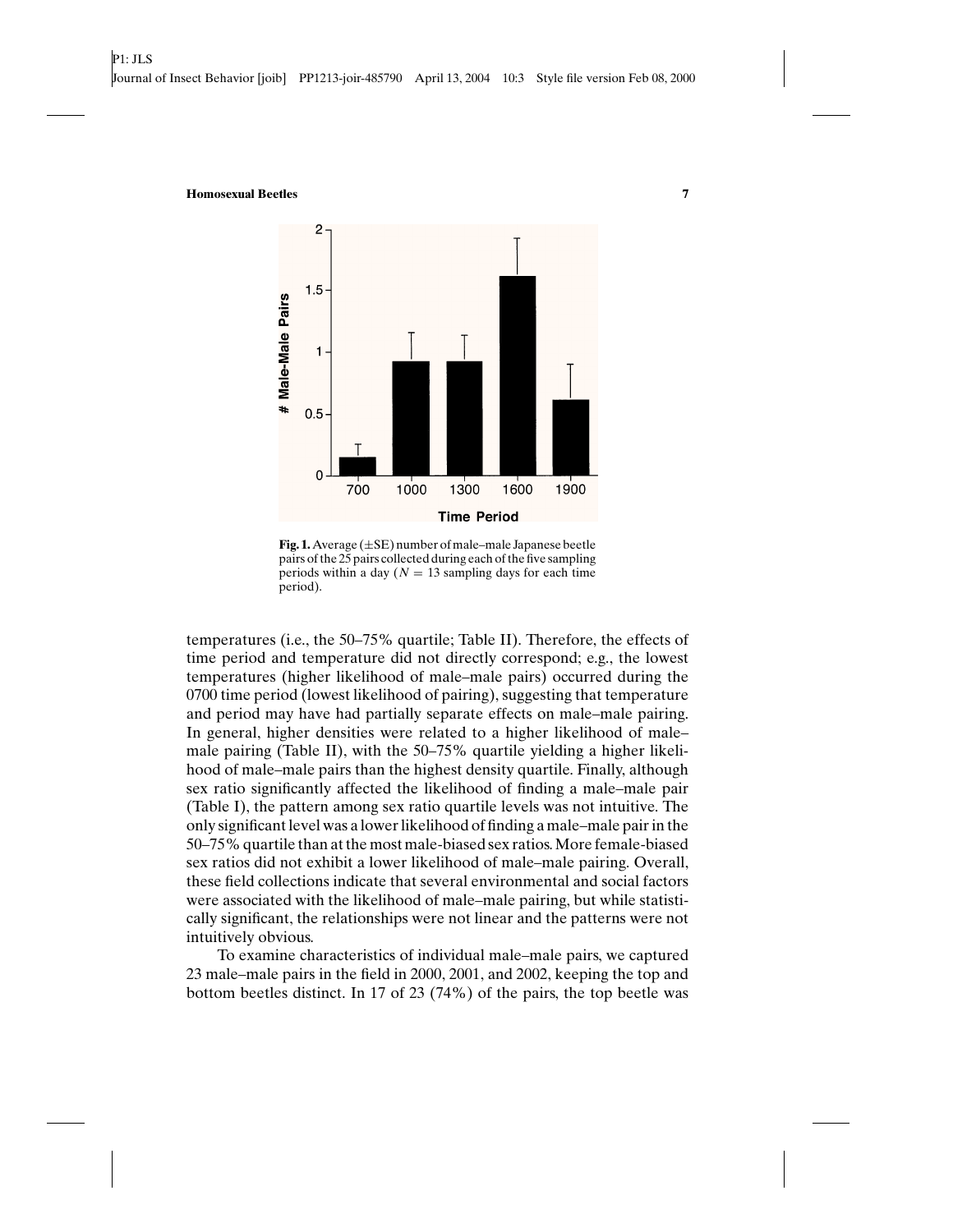| Term <sup><math>a,b</math></sup> | Estimate $(\pm SE)^c$ | $x^2$ | P     |
|----------------------------------|-----------------------|-------|-------|
| Time                             |                       |       |       |
| 0700-1900                        | $5.9 \pm 2.0$         | 8.75  | 0.003 |
| 1000-1900                        | $-2.2 \pm 1.0$        | 4.95  | 0.026 |
| 1300-1900                        | $-2.3 \pm 1.0$        | 4.99  | 0.025 |
| 1600-1900                        | $-3.7 \pm 1.3$        | 8.41  | 0.003 |
| Temp                             |                       |       |       |
| $1 - 4$                          | $-3.2 + 1.5$          | 4.38  | 0.036 |
| $2 - 4$                          | $-1.0 \pm 0.9$        | 1.44  | 0.23  |
| $3 - 4$                          | $2.2 + 1.1$           | 4.22  | 0.04  |
| Density                          |                       |       |       |
| $1 - 4$                          | $1.3 \pm 0.9$         | 2.18  | 0.14  |
| $2 - 4$                          | $-0.40 \pm 0.6$       | 0.39  | 0.53  |
| $3 - 4$                          | $-2.3 \pm 1.0$        | 5.00  | 0.025 |
| Sex ratio                        |                       |       |       |
| $1 - 4$                          | $0.6 \pm 0.7$         | 0.65  | 0.42  |
| $2 - 4$                          | $-1.3 \pm 0.8$        | 2.82  | 0.093 |
| $3 - 4$                          | $1.6 \pm 0.7$         | 5.24  | 0.022 |

**Table II.** Parameter Estimates for the Results of the Logistic Regression Analysis for Japanese Beetle Homosexual Behavior

*<sup>a</sup>*Only those parameters that had significant effects overall (Table I) were included. The dependent variable was whether a male–male pair was found in a given sample. There were five time periods (0700, 1000, 1300, 1600, 1900 h); other parameters were divided into quartiles due to nonlinearity of effects.

*b*Note that these comparisons are necessarily relative and must use one of the levels as a benchmark; therefore, the number of comparisons is one less than the number of levels. The first number refers to the level under consideration, the second to the comparison level.

*<sup>c</sup>*Negative values of parameters refer to a higher likelihood of finding a male–male pair than in the comparison group; positive values refer to a lower likelihood.

smaller than the bottom (top mean =  $5.61 \pm 0.081$  mm, bottom mean =  $5.88 \pm 0.081$ 0.049 mm, mean difference  $[top - bottom] = -0.26 \pm 0.085$  mm, paired *t* test,  $t = 3.08$ ,  $df = 22$ ,  $P = 0.005$ ). In 2001, we simultaneously captured unpaired males and heterosexually paired males, in order to compare the sizes of the homosexual males to these males. The top male tended to be smaller than both heterosexually paired and unpaired males, and the bottom male tended to be larger than heterosexually paired and unpaired males, but the difference was not significant for either top or bottom males (male– male pairs, top =  $5.62 \pm 0.12$  mm, bottom =  $5.83 \pm 0.063$  mm,  $N = 14$ ; heterosexually paired males =  $5.69 \pm 0.029$  mm,  $N = 100$ ; unpaired =  $5.68 \pm$ 0.039 mm,  $N = 62$ ; ANOVA for top vs. unpaired and heterosexual males,  $F_{2,173} = 0.370$ ,  $P = 0.69$ ; ANOVA for bottom vs. unpaired and heterosexual males,  $F_{2,173} = 1.45$ ,  $P = 0.24$ ).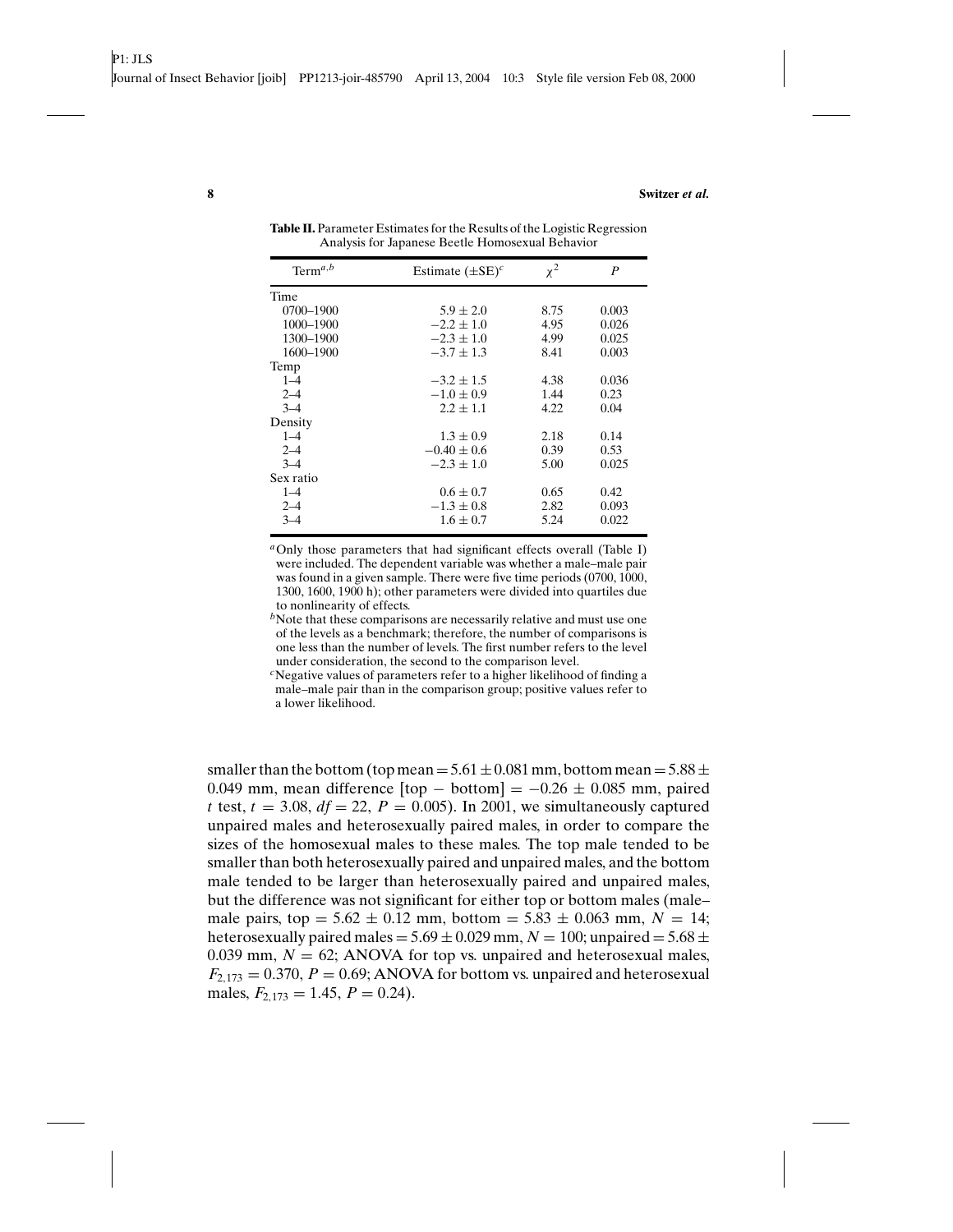## **Laboratory Experiments: Density, Sex Ratio, and Temperature**

In the laboratory, males readily paired with other males in a manner very similar to that of males pairing with females. That is, one male approaches another male, briefly runs its antennae along the dorsal surface of the male's body, and then mounts him. Males often extended their aedeagus toward the tip of the abdomen of the male they mounted but actual insertion was not observed in this study.

The results of our laboratory experiments indicated that density, sex ratio, and temperature have independent effects on male–male pairing. For density, the number of male–male pairs increased with the density of males  $(20-1.08 \pm 0.19)$  pairs,  $30-1.6 \pm 0.27$  pairs;  $40-4.6 \pm 0.30$ pairs;  $N = 25$  for each density; Kruskal–Wallis nonparametric ANOVA,  $H_{2,71} = 42.9$ ,  $P < 0.0001$ ). The proportion of males in male–male pairs also increased with density (20—0.11  $\pm$  0.019, 30—0.11  $\pm$  0.018, 40—0.23  $\pm$ 0.015; Kruskal–Wallis,  $H_{2,71} = 24.8$ ,  $P < 0.0001$ ), with the increase at the 40-male density being primarily responsible for the difference among groups.

For two of the three density treatments, the size of the individual was related to his position (top or bottom) within a male–male pair and his likelihood of being in a pair. For the 40-male treatment, in 79 of 114 pairs  $(69\%)$ , the top male was smaller than the bottom male (mean difference  $=$ −0.22 ± 0.042 mm; paired *t* test = 5.25, *P* < 0.0001). To determine whether the top and bottom males differed from the unpaired males, we averaged the sizes of the top, bottom, and single males within each trial and compared the averages within a trial (Fig. 2). In 22 of 25 trials, the top males were smaller than the unpaired males (paired *t* test = 4.1, df = 24,  $P = 0.0004$ ), and in 19 of 25 trials, the bottom males were larger than the unpaired males (paired  $t = 3.5$ , df = 24,  $P = 0.002$ ). For the 30-male treatment, the top male was only slightly smaller on average than the bottom male (in 24 of 40 pairs; mean difference =  $-0.02 \pm 0.063$  mm; paired *t* test,  $t = 0.32$ , df = 39,  $P = 0.75$ ). In addition, no significant differences existed between the top and the bottom males vs. the unpaired males on average (Fig. 2; top vs. unpaired: paired *t* test,  $t = 1.18$ ,  $df = 17$ ;  $P = 0.25$ ; bottom vs. unpaired male: paired t test,  $t = 0.54$ ,  $df = 17$ ,  $P = 0.60$ ). For the 20-male trials, the top male was generally smaller than the bottom male (in 17 of 27 pairs; mean difference =  $-0.16 \pm 0.076$  mm; paired *t* test,  $t = 2.19$ , df = 26,  $P = 0.038$ ). Within a trial for the 20-male treatment, the top males tended to be smaller (in 10 of 19 trials), and the bottom males larger (12 of 19 trials), than the unpaired beetles; however, these trends were not significant (Fig. 2; top vs. unpaired—paired *t* test,  $t = 0.73$ , df = 18,  $P = 0.48$ ; bottom vs. unpaired male—paired *t* test,  $t = 1.37$ , df = 18,  $P = 0.19$ ).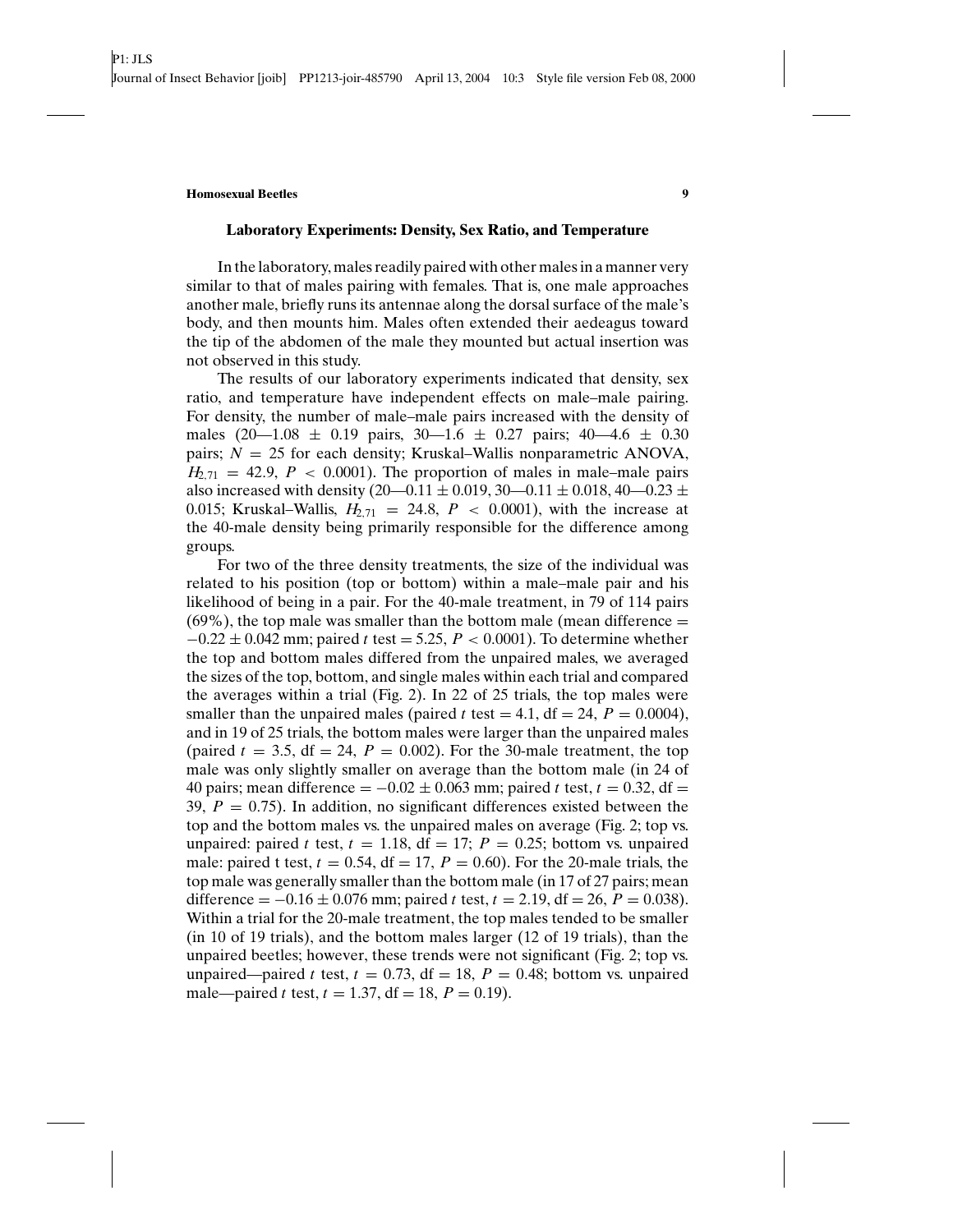

**Fig. 2.** Average size differences  $(\pm SE)$  within a trial for the top or bottom Japanese beetles of a homosexual pair as related to the males that were unpaired after 1 h for 20-male  $(N = 19$  trials with homosexual pair), 30-male  $(N = 18)$ trials), and 40-male ( $N = 25$  trials) density treatments.

In the sex ratio trials, the more male-biased the sex ratio, the more likely it was that a male–male pair occurred at some point in the trial (Fig. 3;  $\chi^2 = 38.8$ , df = 4, *P* < 0.0001) or was present at the end of 1 h ( $\chi^2 = 18.3$ ,  $df = 4$ ,  $P = 0.001$ ) (note that these analyses use only the five treatments that included females). Similarly, the proportion of males that were homosexually paired increased with the sex ratio, whether we analyzed either the maximum number of male–male pairs (Spearman correlation,  $r_S = 0.42$ ,  $z = 3.79$ ,  $P = 0.0002$ ) or the number of male–male pairs that existed at 1 h ( $r<sub>S</sub> = 0.45$ ,  $z = 4.08, P < 0.0001$ ).

Temperature had a nonlinear affect on the number of male-male pairs. The most pairs were found at the lowest temperature (23 $\degree$ C: 1.97  $\pm$  0.22 pairs,  $N = 31$ ) and the highest temperature (37°C: 1.71  $\pm$  0.25 pairs,  $N = 34$ ), and the fewest pairs occurred at the middle temperature ( $27^{\circ}$ C: 1.18  $\pm$  0.15 pairs,  $N = 33$  trials) (Kruskal–Wallis,  $H_{2.94} = 6.36$ ,  $P = 0.04$ ).

## **DISCUSSION**

In 3 years of sampling, we found that male Japanese beetles occasionally formed homosexual pairs in the field, with male–male pairs constituting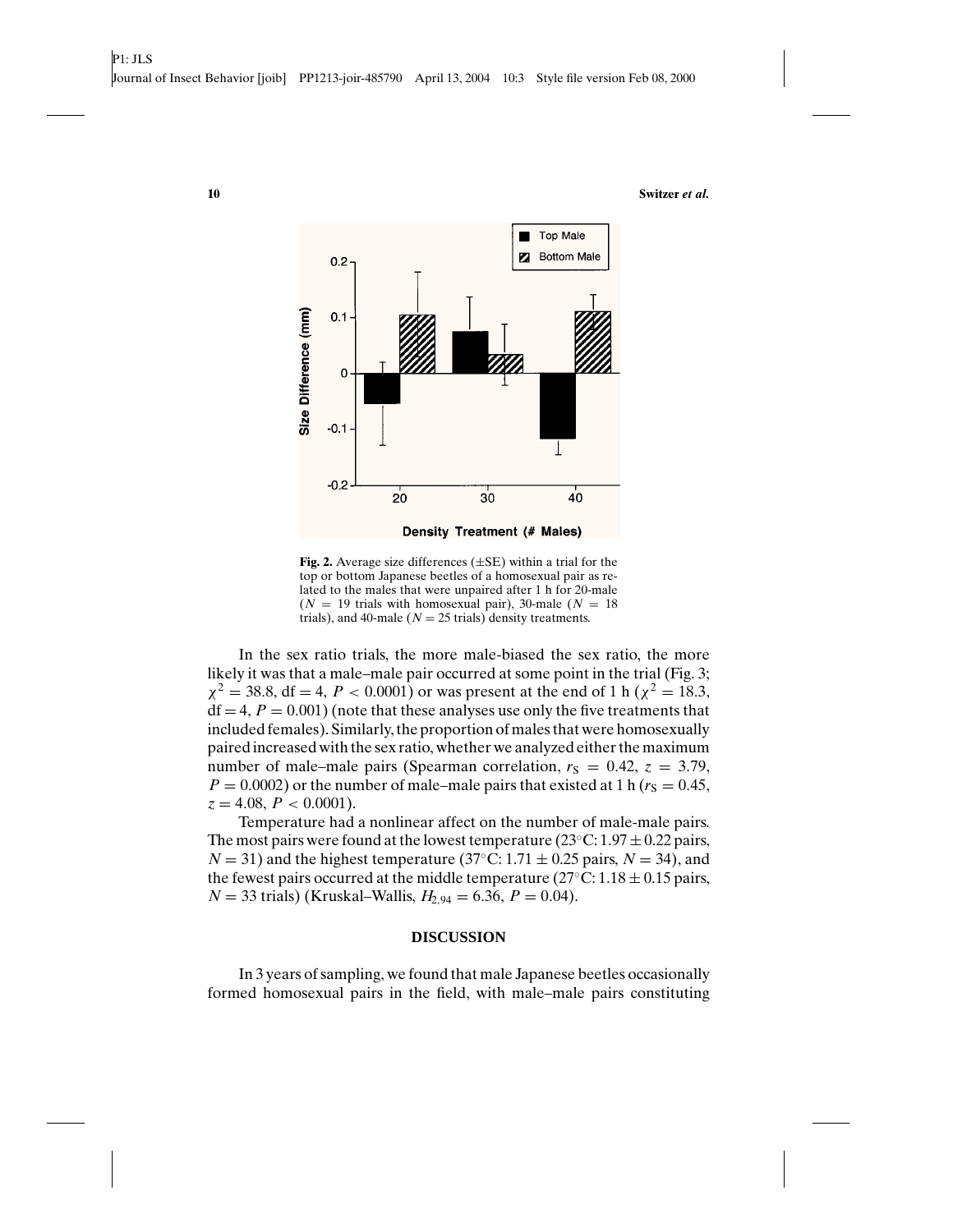

**Fig. 3.** Japanese beetle sex ratio (number of males:number of females) and the percentage of trials  $(N = 14)$  that had a male– male pair during any of the four sampling time periods (15, 30, 45, 60 min) and the percentage of trials that had a male–male pair during the last time period.

approximately 1–6% of the pairs. Japanese beetles also readily formed male– male pairs in the laboratory. To our knowledge, our study is one of the first to examine possible environmental effects on the frequency of homosexual behavior in insects. We found that the formation of these pairs was affected by time of day, male density, sex ratio, and temperature, but not in a linear manner. Homosexually paired males were not a random sample of males; top males were smaller than bottom males. A trend existed for unpaired males to be larger than top males and smaller than bottom males. Below, we first discuss the environmental factors that influenced this homosexual pairing, then suggest possible explanations for the size-related patterns and homosexual pair formation.

# **Environmental and Social Factors**

The highest frequency of male–male pairs was found in the afternoon. Four possible explanations could explain this pattern. First, the afternoon may be the time of day when the beetles are most sexually active. That is,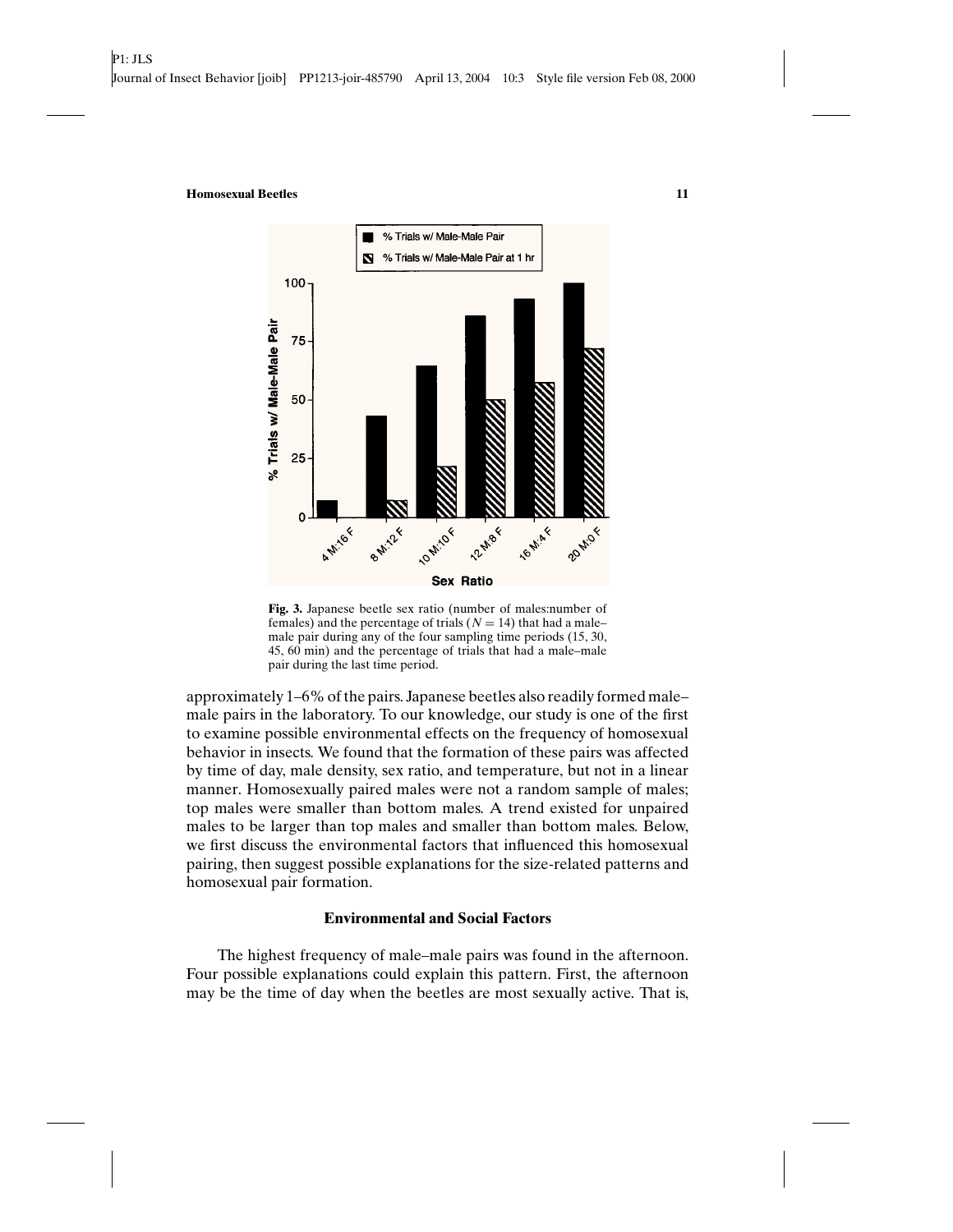more male–male pairs form in the afternoon because that is when most heterosexual pairs are forming as well. However, the frequency of heterosexual pairs is opposite that of male–male pairs, with the highest frequency of heterosexual pairs occurring in the morning and the evening (Switzer *et al.*, 2001). Second, density may be higher or sex ratios may be more male-biased in the afternoon, which may lead to more male–male pairing. In our analyses, though, we statistically controlled for density and sex ratio differences, and previous analyses found no consistent differences in density or sex ratio at different times of day (Switzer *et al.*, 2001). Third, females, while present on the food plants, may have been either "hiding" from males or more actively rejecting males in the afternoon. Thus, the operational sex ratio of receptive females to receptive males may have changed, even though the absolute sex ratio did not. We have observed females pushing males away with their legs and crawling away from males that are attempting to mount them; these behaviors seem to qualify as rejection behavior (unpublished data). Finally, males may be spending less time guarding any particular female in the afternoon than they do in the morning and the evening. If males spend less time guarding females, more pairs may be forming. In the laboratory, male– male pairs last for a shorter time than heterosexual pairs (unpublished data). Therefore, even if pairs (homosexual or heterosexual) form at random, increased pairing may lead to a higher number of homosexual pairs in a given snapshot in time. These last two possibilities—female availability and male guarding time—remain to be tested.

In the laboratory experiments, sex ratio and density both were positively related to the frequency of male–male pairing. Increases in both led to increases not only in male–male pairing, but also in the proportion of males that were homosexually paired. Both sex ratio and density likely affect male–male pairing by being positively related to encounter frequency; increased density and increased sex ratio are going to increase the chance that a searching male encounters another male. If, for example, some underlying probability exists for a male to mount another male, increases in encounter frequency will increase the odds of a pair forming in a given amount of time (Serrano *et al.*, 2000).

Male–male pairs were more likely to be found at relatively low and high temperatures compared to more moderate temperatures. We suspect that this pattern may be due to the effect of temperature on pairing frequency and pair duration. Both flight activity (Fleming, 1972; Lacey *et al.*, 1994) and general activity (personal observations) are higher for Japanese beetles at higher temperatures; thus, more activity may increase mate searching behavior with more male–male pairing as a result. In addition, temperature may be negatively related to the duration of guarding, perhaps by being positively correlated with a physiological cost such as dehydration or energy expenditure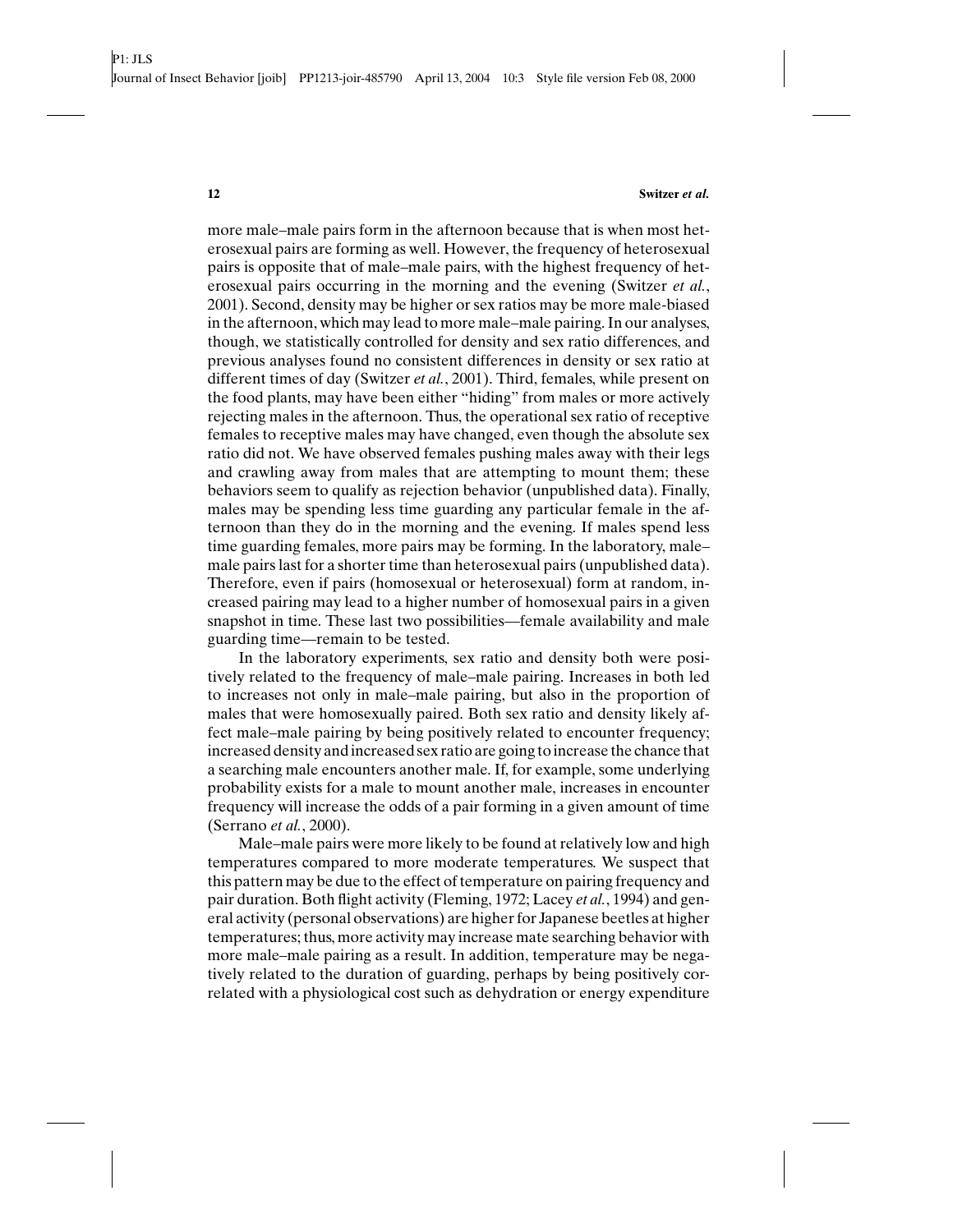#### **Homosexual Beetles 13**

(Oertli and Oertli, 1990). Consequently, pairs at lower temperatures may last longer, and thus be more likely to be recorded, than those at higher temperatures. Our hypothesis is that the balance of these two effects—increased pair formation but decreased pair duration with temperature—leads to the nonlinear relationship between male–male pairing and temperature.

Overall, several environmental and social factors had a definite impact on the likelihood of male–male pairing. However, field and laboratory results did not completely correspond; although the same factors were important in both field and laboratory, the direction of the effects differed in some cases. Undoubtedly, the field situation is more complicated than our controlled laboratory conditions; in particular, light levels and availability of males and females certainly differed. Additionally, for most factors more than one possible mechanism could have caused the pattern we observed and these potential mechanisms remain to be investigated. Specifically, identifying the factors affecting the frequency of pair formation and the factors affecting the duration of pairs will help us understand how environmental and social conditions cause changes in apparent homosexual behavior.

# **Possible Function of Male–Male Pairs and Potential Mechanisms for Pair Formation**

Harari *et al.* (2000) outlined four possible hypotheses for the function of homosexual behavior: female mimicry by inferior males, dominance behavior, sperm transfer from male to male (i.e., with the result of a male passing another male's sperm to a female upon copulation), and mistake in identifying females. The first three of these hypotheses suggest that male– male pairing is adaptive behavior that has direct benefits for one of the individuals in the pair, while no immediate benefits occur for the mistake hypothesis. Of these four hypotheses, the available evidence for Japanese beetles strongly supports the mistake hypothesis. Male–male pairs were relatively rare in the field, which makes the adaptive explanations less likely. In addition, larger males seem to have a competitive advantage in Japanese beetles (unpublished data), and in this study we found that the males that are mounting other males tended to be relatively small. Furthermore, although copulations are attempted in homosexual pairs, successful "copulation" in homosexual pairs is extremely rare (much less than 1% of attempted copulations in the laboratory [unpublished data]). Given this information, the larger, bottom male was unlikely to be inferior and thus mimicking a female (female mimicry hypothesis), the smaller, top male was unlikely to be dominant to the bottom male (dominance hypothesis), and no sperm would be transferred from the small male to the large male (sperm transfer hypothesis)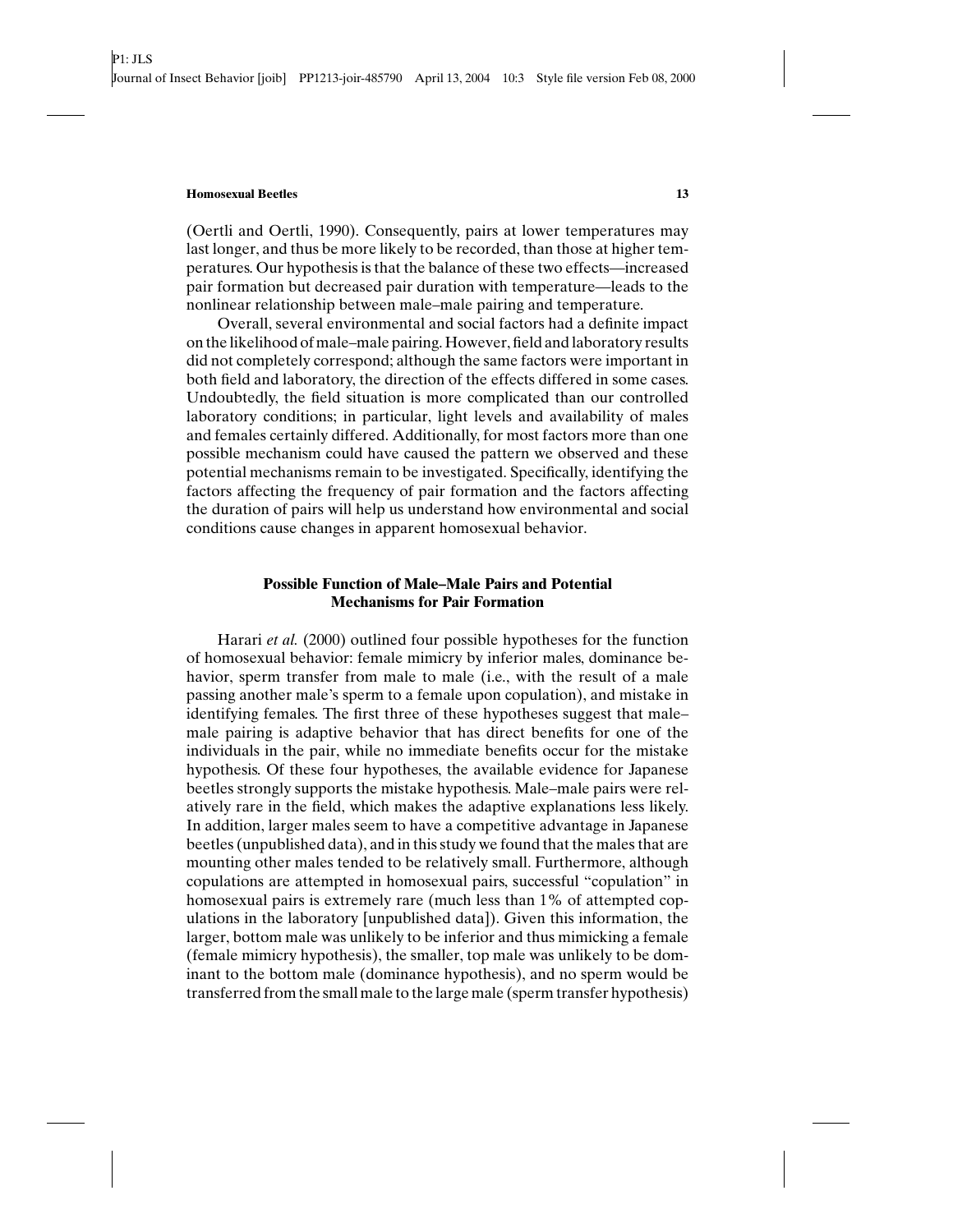(Harari *et al.*, 2000). Potentially, large males could be attracting small males in some manner (i.e., large males "intentionally" mimicking females), but likely costs of this behavior in this system (e.g., increased competition for mates) make it unlikely that this behavior would yield a net benefit to the large male. In support of the mistake hypothesis, females on average are larger than males but there is considerable overlap in the size distributions (Van Timmeren *et al.*, 2000; Switzer *et al.*, 2001) and the sex pheromone, although released by virgin females, is not released by nonvirgin females (i.e., the females found on the food plants) (Ladd, 1970). Thus, size may be one of the only initial cues available to males for sex discrimination (see also Harari *et al.*, 2000). Therefore, although this study was not designed to test functional hypotheses for homosexual behavior in Japanese beetles, our data and other observations allow us to reject the female mimicry, dominance, and sperm transfer hypotheses and support the mistaken identity hypothesis.

The general pattern that we observed was that the top male of a homosexual pair tended to be smaller than the bottom male. Harari *et al.* (2000) observed a similar size pattern in homosexual pairs of the beetle *Diaprepes abbreviatus*. This size pattern suggests a few, nonexclusive mechanisms that might be responsible for the formation of male-male pairs. First, males may actively be choosing other males because they mistake them for females (Harari *et al.*, 2000). Larger males are more likely to be mistaken for females, either as a direct result of using size as a cue for sexual identity or because large males are more likely to mate and consequently have some female sexual pheromone on them. Either way, the top male would tend to be smaller, even if all males were equally likely to homosexually pair. Second, relatively small males may be less discriminating or selective than relatively large males (e.g., Foote, 1988; Dunn *et al.*, 1999), which may lead to more mistakes by smaller males. Third, sexual confusion may result during competition for females. Males do attempt to take over females from paired males in the field (Fleming, 1972; Potter and Held, 2002); we have observed (unpublished data) that occasionally during these takeover attempts, males seem to get "confused" as to which of the individuals is the female and which is the male, and homosexual pairs result (with the female often leaving or remaining solitary). However, while this process may explain the formation of pairs in general, it does not explain the size pattern unless this confusion is more likely with a relatively large male guarding the female or unless small males are more likely to attempt takeovers of existing pairs. Given our current understanding of the system, these potential mechanisms are all plausible. Additionally, these mechanisms are all from the perspective of the small, mounting male and, therefore, do not account for the behavior (e.g. resistance) of the large, mounted male. Further testing of these mechanisms will require detailed observations of the formation and maintenance of homosexual pairs.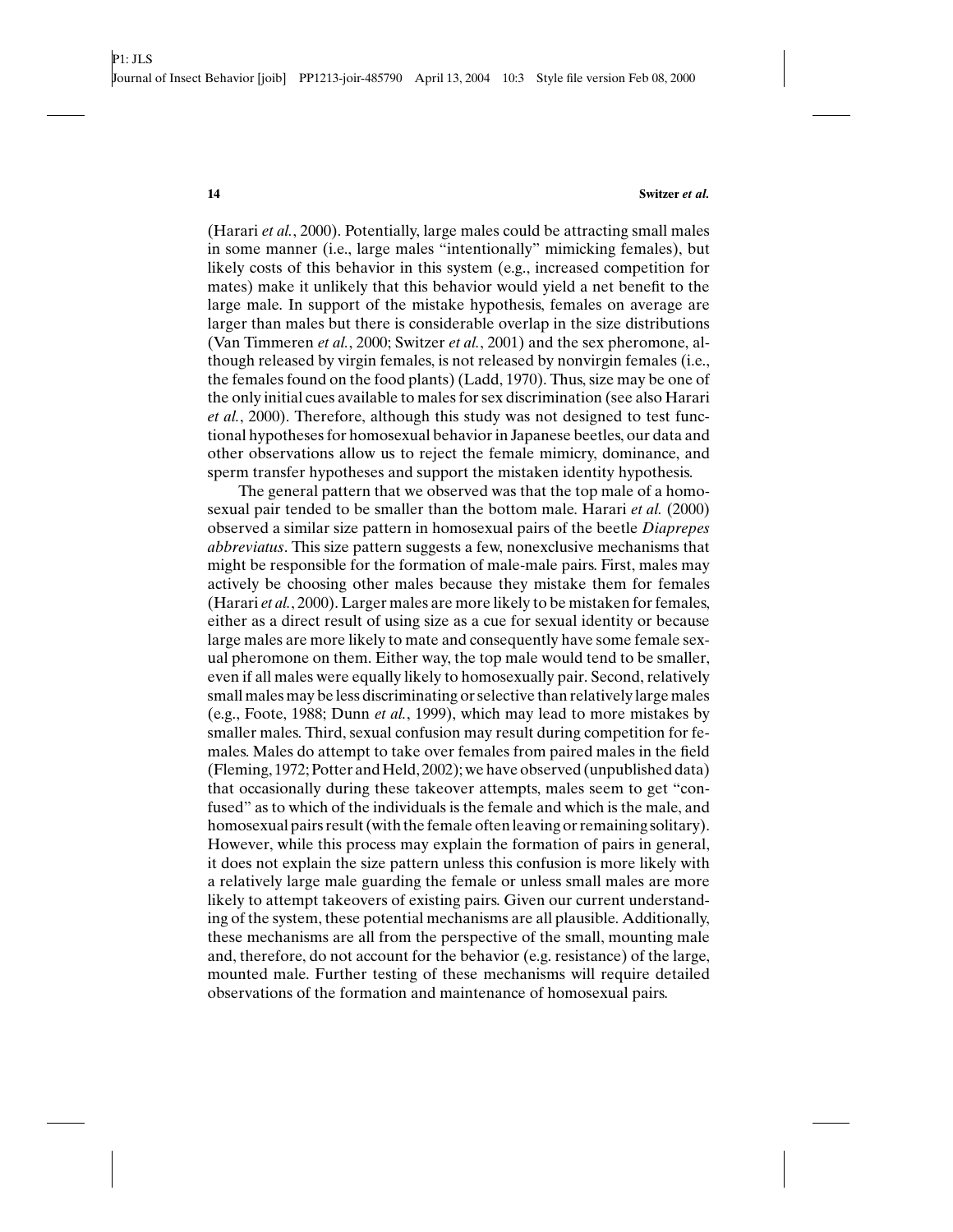#### **ACKNOWLEDGMENTS**

We would like to thank the numerous landowners who graciously allowed us access to their property to capture beetles and J. and D. Baack, I. and J. Switzer, and D. Wyatt for assistance in collecting beetles and running experiments. E. Bollinger, R. Fischer, S. Meiners, S. Mullin, Y. Saeki, L. Switzer, two anonymous reviewers and the students in the Fall 2002 BIO 4832 course at EIU provided useful comments on the analyses and an early version of the manuscript. This study was partially supported by EIU Council of Faculty Research Grants to P.V.S. and USDA NRI Grant 2001-35311-11134 to K.C.K. and P.V.S.

## **REFERENCES**

- Barrows, E. M., and Gordh, G. (1978). Sexual behavior in the Japanese beetle, *Popillia japonica*, and comparative notes on sexual behavior of other scarabs (Coleoptera: Scarabaeidae). *Behav. Biol.* **23:** 341–354.
- Dunkle, S. W. (1991). Head damage from mating attempts in dragonflies (Odonata: Anisoptera). *Entomol. News* **102:** 37–41.
- Dunn, D. W., Crean, C. S., Wilson, C. L., and Gilburn, A. S. (1999). Male choice, willingness to mate and body size in seaweed flies (Diptera: Coelpidae). *Anim. Behav.* **57:** 847–853.
- Fleming, W. E. (1972). Biology of the Japanese beetle. *U.S. Dept. Agr. Tech. Bull.* **1449:** 1–129.
- Foote, C. J. (1988). Male mate choice dependent on male size in salmon. *Behaviour* **106:** 63–80.
- Harari, A. R., and Brockmann, H. J. (1999). Male beetles attracted by females mounting. *Nature* **401:** 762–763.
- Harari, A. R., Brockmann, H. J., and Landolt, P. J. (2000). Intrasexual mounting in the beetle *Diaprepes abbreviatus* (L.). *Proc. R. Soc. Lond. B* **267:** 2071–2079.
- Iguchi, Y. (1996). Sexual behavior of the horned beetle, *Allomyrina dichotoma septentrionalis* (Coleoptera, Scarabaeidae). *Jap. J. Entomol.* **64:** 870–875.
- Jennsen, T. A., and Hovde, K. A. (1993). *Anolis carolinensis* (Green Anole) social pathology. *Herpetol. Rev.* **24:** 58–59.
- Lacey, L. A., Amaral, J. J., Coupland, J., and Klein, M. G. (1994). The influence of climatic factors on the flight activity of the Japanese beetle (Coleoptera: Scarabaeidae): Implications for use of a microbial control agent. *Biol. Control* **4:** 298–303.
- Ladd, T. L., Jr. (1970). Sex attraction in the Japanese beetle. *J. Econ. Entomol.* **63:** 905–908.
- Leal, W. S., Kuwahara, S., Shi, X., Higuchi, H., Marino, C. E. B., Ono, M., and Meinwald, J. (1998). Male-released sex pheromone of the stink bug *Piezodorus hybneri. J. Chem. Ecol.* **24:** 1817–1829.
- Loughrin, J. H., Potter, D. A., and Hamilton-Kemp, T. R. (1995). Volatile compounds induced by herbivory act as aggregaton kairomones for the Japanese beetle (*Popillia japonica* Newman). *J. Chem. Ecol.* **21:** 1457–1467.
- McGraw, K. J., and Hill, G. E. (1999). Induced homosexual behaviour in male house finches (*Carpodacus mexicanus*): The "Prisoner Effect." *Ethol. Ecol. Evol.* **11:** 197–201.
- Oertli,, J. J., and Oertli, M. (1990). Energetics and thermoregulation of *Popillia japonica* Newman (Scarabaeidae, Coleoptera) during flight and rest. *Physiol. Zool.* **63:** 921–937.
- Oguma, Y., Jallon, J. M., Tomaru, M., and Matsubayashi, H. (1996). Courtship behavior and sexual isolation between *Drosophila auraria* and *D. triauraria* in darkness and light. *J. Evol. Biol.* **9:** 803–815.
- Okada, K., Mori, M., Shimazaki, K., and Chuman, T. (1990). Behavioral responses of male *Periplaneta americana* L. to female sex pheromone components, periplanone A and periplanone-B. *J. Chem. Ecol.* **16:** 2605–2614.